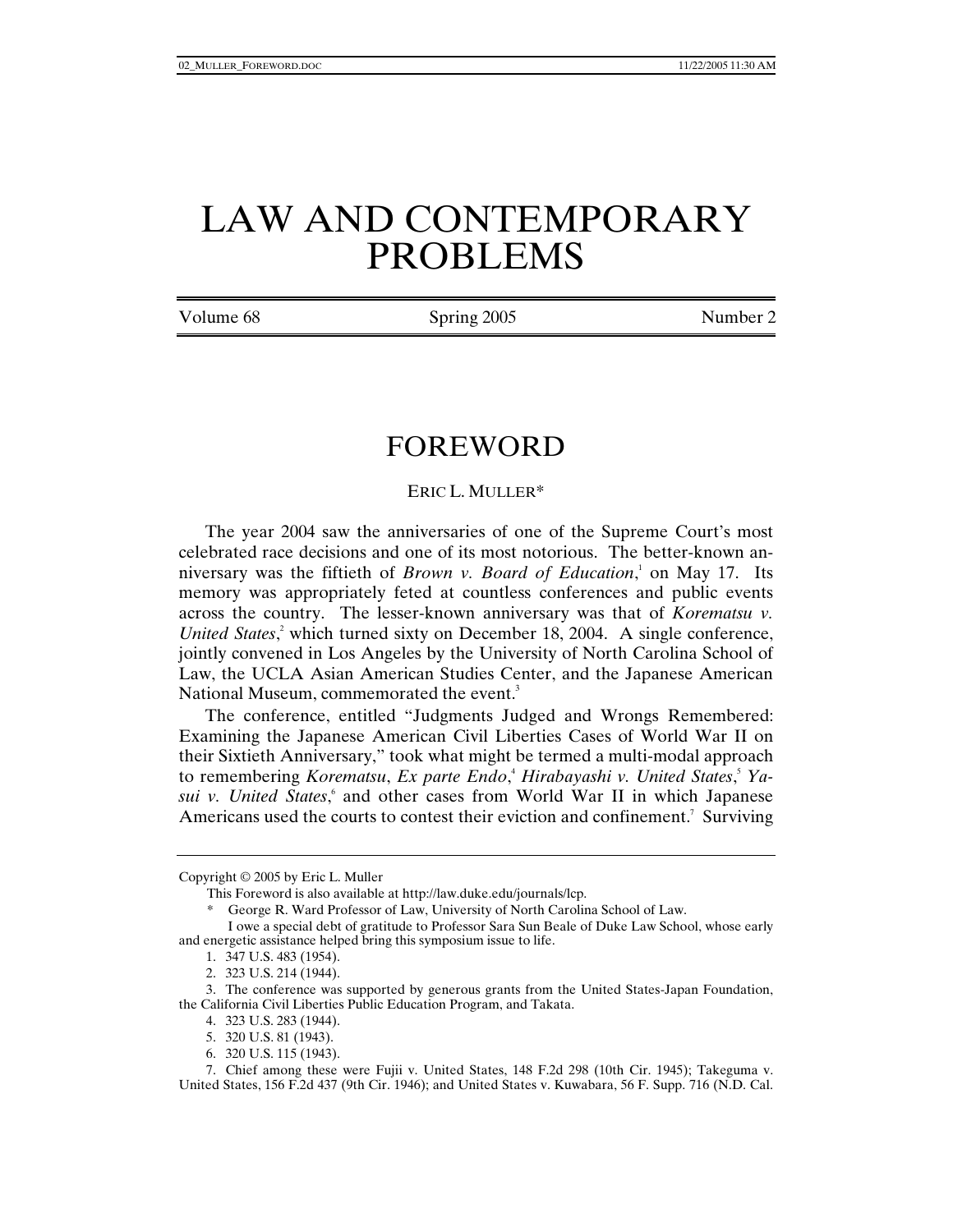participants in the cases—law clerks, lawyers, and litigants—shared recollections and impressions. Chief among these was Supreme Court litigant and civil rights hero Fred Korematsu, to whose memory this symposium issue is devoted.<sup>8</sup> Children of men who contested the internment in court spoke about the personal legacy of their fathers' resistance. Conference attendees saw a dance piece,  $a$  play,<sup>10</sup> and a film<sup>11</sup> interpreting the internment and the legal challenges to it. And an array of scholars in law and history presented papers examining both the historical setting of the World War II cases on Japanese American civil liberties and their significance for the law and politics of today.

This issue of *Law and Contemporary Problems* presents a number of these papers. It begins with the contributions of two men whose analysis of the wartime cases sits atop direct personal experience. Along with more than one hundred ten thousand other people of Japanese ancestry, Judge A. Wallace Tashima and his family were forced from their West Coast home in 1942 into a so-called "relocation center"—in the case of the Tashima family, the Poston Relocation Center in the scorching desert of southwestern Arizona. Now a senior judge of the United States Court of Appeals for the Ninth Circuit, $12 \text{ Judge}$ Tashima sees the wartime Japanese American civil liberties cases as both lived history and legal precedent. The title of Judge Tashima's keynote address<sup>13</sup>— "Play It Again, Uncle Sam"—sums up his view that the executive overreaching and fear that led to his own childhood incarceration are not things of the past.

Eugene R. Gressman, now an emeritus professor at the University of North Carolina School of Law, was the law clerk to Associate Justice Frank Murphy in 1944, when the Court heard and decided *Korematsu*. Justice Murphy's dissent, accusing the Court's majority of plunging over the edge of constitutional power into the abyss of racism, powerfully refutes the often-heard claim that the racism of the government's policies is apparent only in retrospect. Some of the outrage over Justice Black's majority opinion lingers in Gressman's reflections,<sup>14</sup> which, in light of his important role in the drafting of Murphy's dissent, is hardly surprising.

- 10*. The Patriot,* by Holly Yasui, daughter of Supreme Court litigant Min Yasui.
- 11. DAY OF INDEPENDENCE (Cedar Grove Productions 2003).

- 13. A. Wallace Tashima, *Play It Again, Uncle Sam*, 68 L. & CONTEMP. PROBS. 7 (Spring 2005).
- 14*. See* Eugene R. Gressman, *Korematsu: A Mélange of Military Imperatives*, 68 L. & CONTEMP. PROBS. 15 (Spring 2005).

<sup>1944).</sup> In these cases young internees attempted to challenge the lawfulness of their internment by resisting the military draft. For more on the Japanese American draft resistance cases, see ERIC L. MULLER, FREE TO DIE FOR THEIR COUNTRY: THE STORY OF THE JAPANESE AMERICAN DRAFT RESISTERS IN WORLD WAR II (2001).

 <sup>8.</sup> Fred Korematsu passed away on March 30, 2005. His speech at the "Judgments Judged and Wrongs Remembered" conference turned out to be his last major public appearance.

<sup>9</sup>*. The Believer,* by Kokoro Dance of Vancouver, Canada, choreographed by Jay Hirabayashi, son of Supreme Court litigant Gordon Hirabayashi.

 <sup>12.</sup> Judge Tashima was appointed to the United States District Court for the Northern District of California in 1980 and served on that court until his elevation to the Ninth Circuit in 1996. *See* Federal Judicial Center, *Tashima, Atsushi Wallace*, *at* http://air.fjc.gov/servlet/tGetInfo?jid=2339 (last visited March 24, 2005).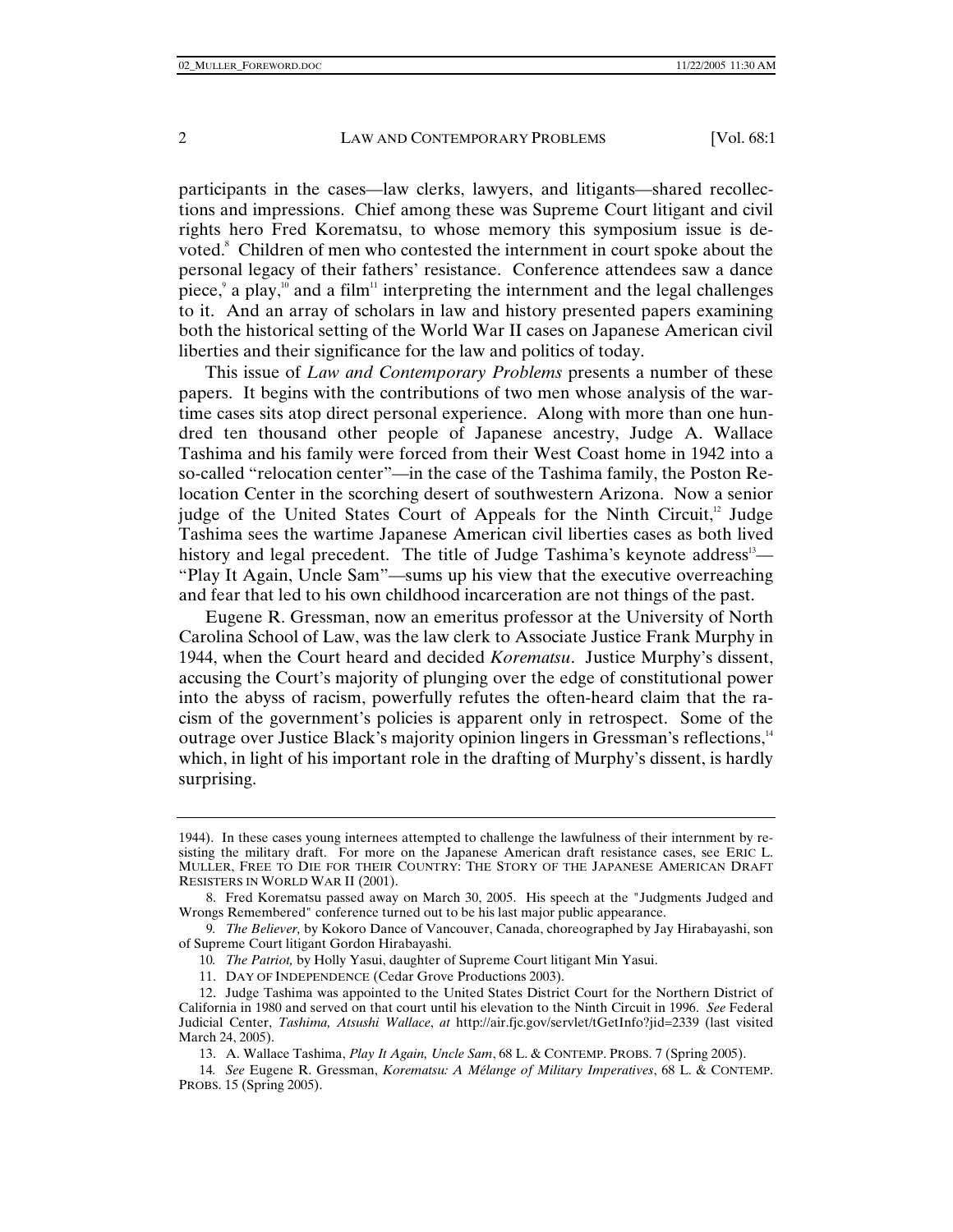One of the key aspirations of the conference was to show that the legal struggle over Japanese American civil liberties was both deeper and more farreaching than the well-known *Korematsu* litigation. Several conference papers fulfilled this hope. Arguably the timeliest of these is *Korematsu and Beyond: Japanese Americans and the Origins of Strict Scrutiny*, 15 by Professor Greg Robinson and Toni Robinson, which usefully links the two anniversary cases of 2004—*Korematsu* and *Brown v. Board of Education*. The Robinsons carefully document the importance of cases challenging discrimination against Japanese and other Asian Americans in the broader mid-century litigation campaign for racial equality. Not only did the Court first articulate a language of strict scrutiny in *Korematsu*, but less well-known cases in the 1940s and early 1950s involving the rights of Japanese Americans to live and work without discrimination helped solidify the ground on which *Brown* would ultimately stand.

John Barrett also traces a broader reach for *Korematsu* than we customarily see. He focuses on another of the dissenters in that case, Associate Justice Robert H. Jackson.16 Jackson's words in *Korematsu* are, of course, famous. By approving of the racial "transplanting" of American citizens on an unmeasurable claim of military necessity, the Court, he charged, was leaving a "loaded weapon  $\dots$  l[ying] about" for misuse by later generations.<sup>17</sup> What is not generally known, however, is that Justice Jackson's experience with a wild exercise of absolute power by the general who oversaw the eviction and incarceration of Japanese Americans had a significant impact on Justice Jackson's own conduct of the prosecution of top Nazi leaders at the Nuremberg war crimes trial in 1945-46.

Two additional historically focused papers consider strategies of reaction and resistance to internment that were both more popular and more ambiguous than the head-on challenges brought by Fred Korematsu, Min Yasui, Gordon Hirabayashi, and Mitsuye Endo. Patrick Gudridge's *The Constitution Glimpsed from Tule Lake* examines the complex situation of several thousand American citizens of Japanese ancestry who, while under race-based detention, chose to renounce their U.S. citizenship and cast their lot with Japan.<sup>18</sup> Most of these renunciants soon thought better of their decision and sought to restore their citizenship through the federal courts. These internees have long been the blackest of the black sheep in the Japanese American family, scorned for their supposed disloyalty. Gudridge, however, carefully examines the political landscape at Tule Lake, the camp where these "disloyals" were housed, and concludes that these internees' efforts at reclaiming their citizenship were moments of deep, even unique American patriotism.

 <sup>15.</sup> Greg Robinson and Toni Robinson, *Korematsu and Beyond: Japanese Americans and the Origins of Strict Scrutiny*, 68 L. & CONTEMP. PROBS. 29 (Spring 2005).

<sup>16</sup>*. See* John Q. Barrett, *A Commander's Power, A Civilian's Reason: Justice Jackson's* Korematsu *Dissent*, 68 L. & CONTEMP. PROBS. 57 (Spring 2005).

<sup>17</sup>*. Korematsu*, 323 U.S. at 246 (Jackson, J., dissenting).

 <sup>18.</sup> Patrick O. Gudridge, *The Constitution Glimpsed from Tule Lake*, 68 L. & CONTEMP. PROBS. 81 (Spring 2005).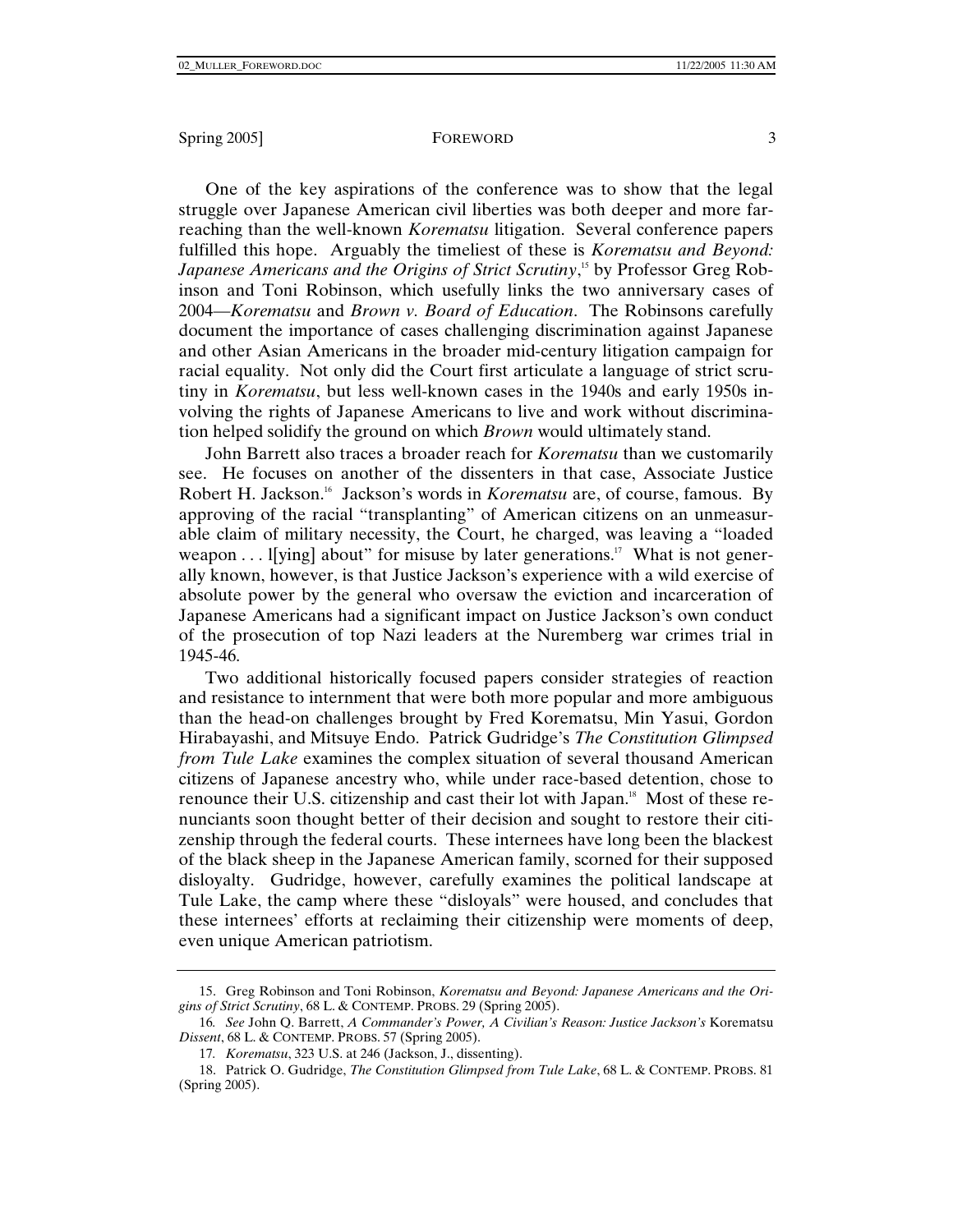My own contribution to the symposium, *A Penny for their Thoughts: Draft Resistance at the Poston Relocation Center*, considers the cases of more than one hundred young men at Poston who refused to serve when they were drafted into the U.S. Army from behind barbed wire in 1944.<sup>19</sup> These men, like the more than two hundred others who resisted the draft at other camps, $2<sup>0</sup>$  are often viewed as indistinguishable from the thousands of "disloyals" at Tule Lake who renounced their citizenship. However, my careful review of the evidence about the motivations, thoughts, and feelings of this group of young men reveals a wide and complex array of motivations and causes for their resistance. It also illuminates and ultimately justifies the ostensible inconsistencies in the sentences that a single federal judge in Arizona meted out in their cases.

A paper by the influential historian Roger Daniels<sup>21</sup> nicely bridges the gap between the historical contributions of Robinson, Barrett, Gudridge, and Muller, and the more present- and future-focused pieces that follow. Daniels is concerned not so much with the details of the internment as with its position in legal and public discourse over the last sixty years. Daniels documents the slow and painstaking process by which scholars, lawyers, and politicians undermined and finally dislodged the false consensus that the internment was a product of strictest wartime military need. His paper is a useful reminder that the condemnation of the internment against which current revisionists<sup>22</sup> now rail is still a fragile achievement that the pressures of our current fight against terrorism could undermine.

Natsu Taylor Saito's *Interning the Non-Alien "Other": The Illusory Protections of Citizenship*<sup>23</sup> deepens our appreciation of this fragility. Her goal is to refute the prevailing view of the internment of Japanese Americans as aberrational—a momentary deviation from an otherwise unbroken story of inclusion and freedom. Saito argues that this view has things almost exactly backwards. Focusing on the treatment of various "others" in American society—especially American Indians, the poor, and people of color, and without regard to citizenship—Saito maintains that measures approximating internment have been deployed throughout American history, and have reappeared with renewed force since September 11, 2001.

Picking up on this theme of the marginalized "other" in American Society, Margaret Chon and Donna E. Arzt consider the practice of racial profiling in a

 <sup>19.</sup> Eric L. Muller, *A Penny for their Thoughts: Draft Resistance at the Poston Relocation Center*, 68 L. & CONTEMP. PROBS. 119 (Spring 2005).

 <sup>20.</sup> This article is an extension of my earlier study of the Japanese American draft resisters, about whose experiences at three other camps—Tule Lake, the Heart Mountain Relocation Center, and the Minidoka Relocation Center—I wrote in FREE TO DIE FOR THEIR COUNTRY, *supra* note 7.

 <sup>21.</sup> Roger Daniels, *The Japanese American Cases, 1942-2004: A Social History*, 68 L. & CONTEMP. PROBS. 159 (Spring 2005).

 <sup>22.</sup> I refer here primarily, although, I regret, not exclusively, to Michelle Malkin. *See* MICHELLE MALKIN, IN DEFENSE OF INTERNMENT: THE CASE FOR "RACIAL PROFILING" IN WORLD WAR II AND THE WAR ON TERROR (2004).

 <sup>23.</sup> Natsu Taylor Saito, *Interning the Non-Alien "Other": The Illusory Protections of Citizenship*, 68 L. & CONTEMP. PROBS. 173 (Spring 2005).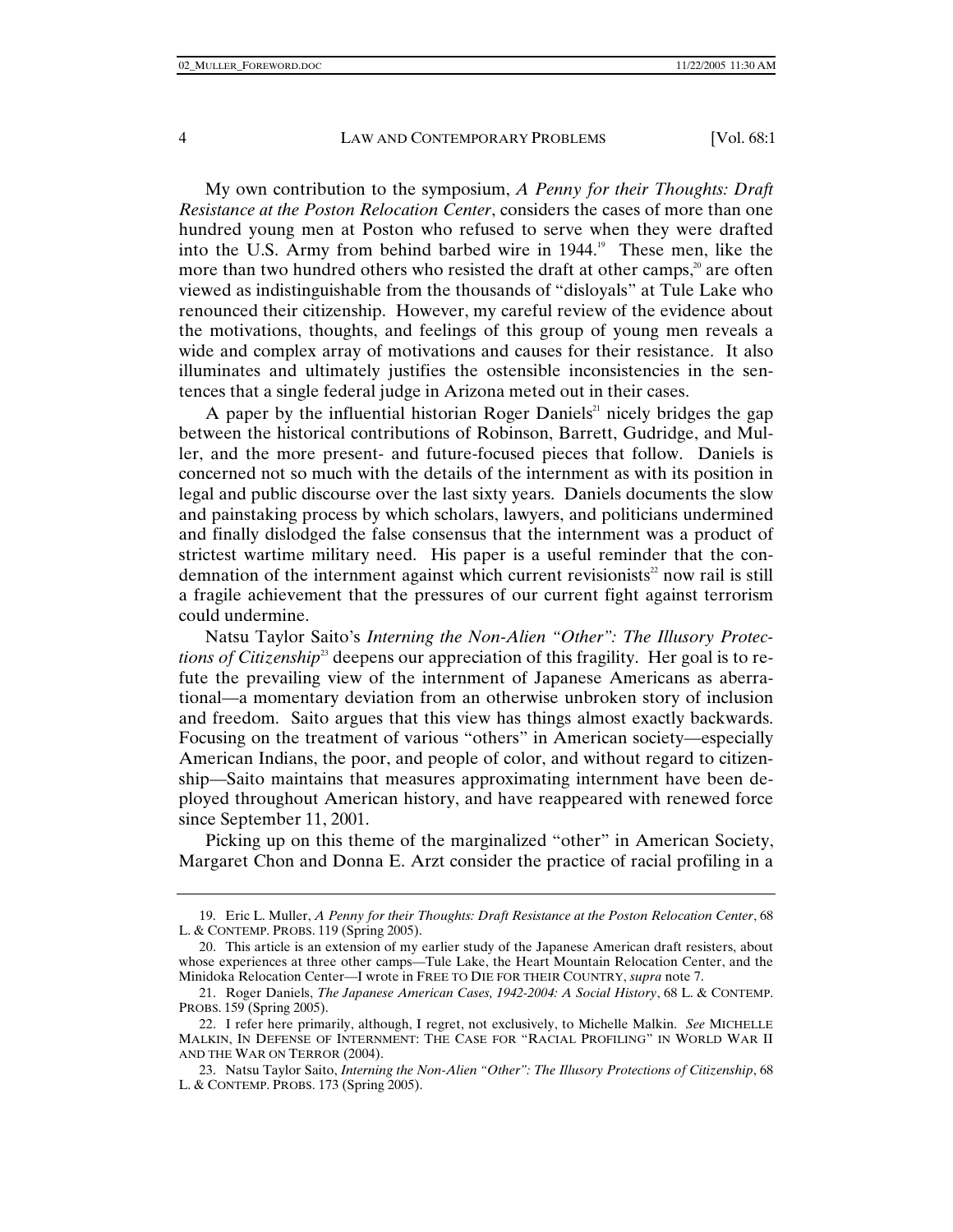society coming to terms with September 11 in their article, *Walking While Muslim*. 24 They examine the role that perspectives of religious identity have on racial profiling, suggesting that such profiling, mixing together not only racial but also religious stereotypes, should more accurately be called "terror profiling." Observing parallels between the current view of Muslims that propels contemporary profiling practices and wartime assumptions about the loyalty of Japanese Americans, Chon and Arzt draw startling insights, implying that the rationales for profiling depend less on rational political grounds than on misconceptions and misperceptions of Islam—both its faith practices and the identity of its adherents.

Jerry Kang is also interested in the connections between the World War II internment of Japanese Americans and current antiterrorism measures. In Watching the Watchers: Enemy Combatants in the Internment's Shadow,<sup>25</sup> Jerry Kang brings to the Supreme Court's recent enemy combatant cases<sup> $26$ </sup> the critical method of scrutiny that he developed for the World War II internment cases in an earlier piece in the UCLA Law Review.<sup>27</sup> Kang concludes that the recent decisions show some, but not all, of the inclination to absolve the government of responsibility that marked the World War II cases. His discussion is especially notable for the attention he brings to the continued vitality of the Court's overshadowed opinion approving a racial curfew in *Hirabayashi v. United States*<sup>28</sup> and for the richness of his response to Patrick Gudridge's assessment<sup>29</sup> of the importance of the Court's internment-ending opinion in *Ex parte Endo*. 30 Kang's ultimate concern is accountability: the lasting tragedy of the internment is that the Supreme Court of the 1940s let the other branches off the hook, just as courts today let the Supreme Court of the 1940s off the hook. This is what he seeks to avoid in today's judicial response to the enforcement and prevention strategies of the so-called "War on Terror."

On this point, Kang's piece dovetails nicely with the last article in the symposium, Eric Yamamoto's *White (House) Lies: Why The Public Must Compel the Courts to Hold the President Accountable for National Security Abuses*. 31 Yamamoto agrees with Kang that the federal courts of today must avoid the mistake of absolving the government of responsibility for the excesses and abuses in its national security policies. Whereas Kang is interested primarily in how courts can avoid this mistake from within, by rigorous and nuanced legal

 <sup>24.</sup> Margaret Chon and Donna E. Arzt, *Walking While Muslim*, 68 L. & CONTEMP. PROBS. 215 (Spring 2005).

 <sup>25.</sup> Jerry Kang, *Watching the Watchers: Enemy Combatants in the Internment's Shadow*, 68 L. & CONTEMP. PROBS. 277 (Spring 2005).

 <sup>26.</sup> Rasul v. Bush, 124 S. Ct. 2686 (2004), Hamdi v. Rumsfeld, 124 S. Ct. 2633 (2004), and Rumsfeld v. Padilla, 124 S. Ct. 2711 (2004).

 <sup>27.</sup> Jerry Kang, *Denying Prejudice: Internment, Redress, and Denial*, 51 UCLA L. Rev. 933 (2004).

 <sup>28. 320</sup> U.S. 81 (1943).

<sup>29</sup>*. See* Patrick O. Gudridge, *Remember Endo?*, 116 HARV. L. REV. 1933 (2003).

 <sup>30. 323</sup> U.S. 283, 297 (1944).

 <sup>31.</sup> Eric K. Yamamoto, *White (House) Lies: Why the Public Must Compel the Courts to Hold the President Accountable for National Security Abuses*, 68 L. & CONTEMP. PROBS. 287 (Spring 2005).